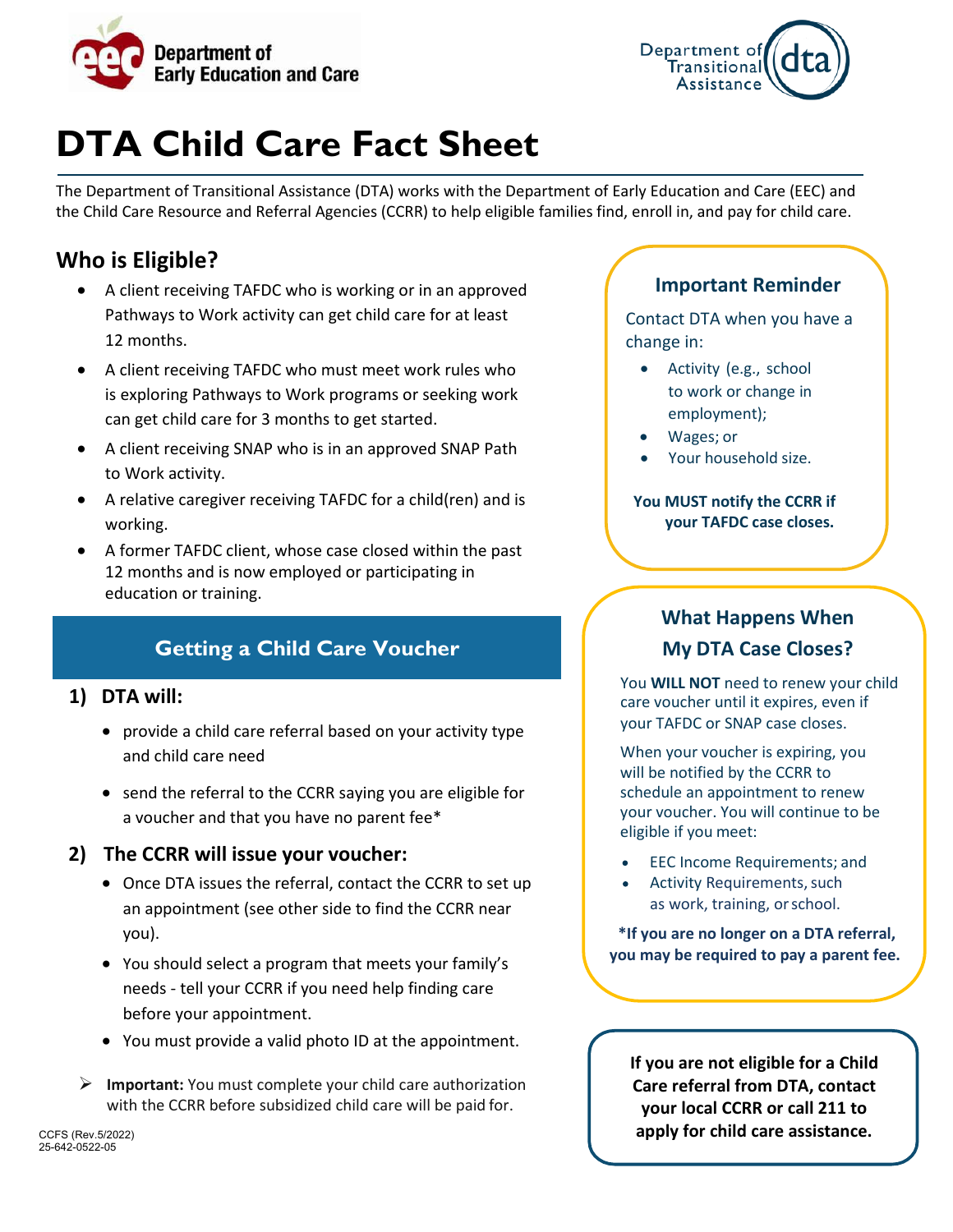



## **Child Care Resource and Referral Agencies (CCRR) Contact Information**

If you are not sure which CCRR to contact:

1) Go to [https://eeclead.force.com/EEC\\_CCRRSearch.](https://eeclead.force.com/EEC_CCRRSearch) Select the Massachusetts city/town you live in to see the CCRR information near you.

or

2) From any telephone, dial 211, the Massachusetts state-wide Health and Human Services information and referral phone line, and get information on the CCRR near you.

## **Types of Child Care**

Your CCRR counselor will help you choose the type of child care that is right for you:

- **Family Child Care**: In family child care homes, providers care for small groups of children in their own or a friend's home. Often this type of care has one or two caregivers and may offer more non- traditional hours.
- **Group Child Care**: Group child care programs are usually center-based programs that are larger and often group children by age and are generally in non-residential, commercial buildings. Centers have a dedicated director and numerous staff members.
- **Preschool Programs**: Preschool programs are typically offered for children ages 3-5 years old. Preschool programs may be offered through a school, faith-based organization, or a child care center. Head Start is an example of a preschool program.
- **Informal Caregiver**: A relative caregiver cares for your child in your home or the relative's home; or a non-relative caregiver cares for your child in your home.
- **School Age or After School Programs:** School age programs typically provide child care before and after school hours. They may also offer care during school holidays and summerbreak.

## **To Find a Licensed Family, Group or School Age Child Care Program**

You can search by both geographic area and child care program type at:

[https://eeclead.force.com/EEC\\_ChildCareSearch](https://eeclead.force.com/EEC_ChildCareSearch)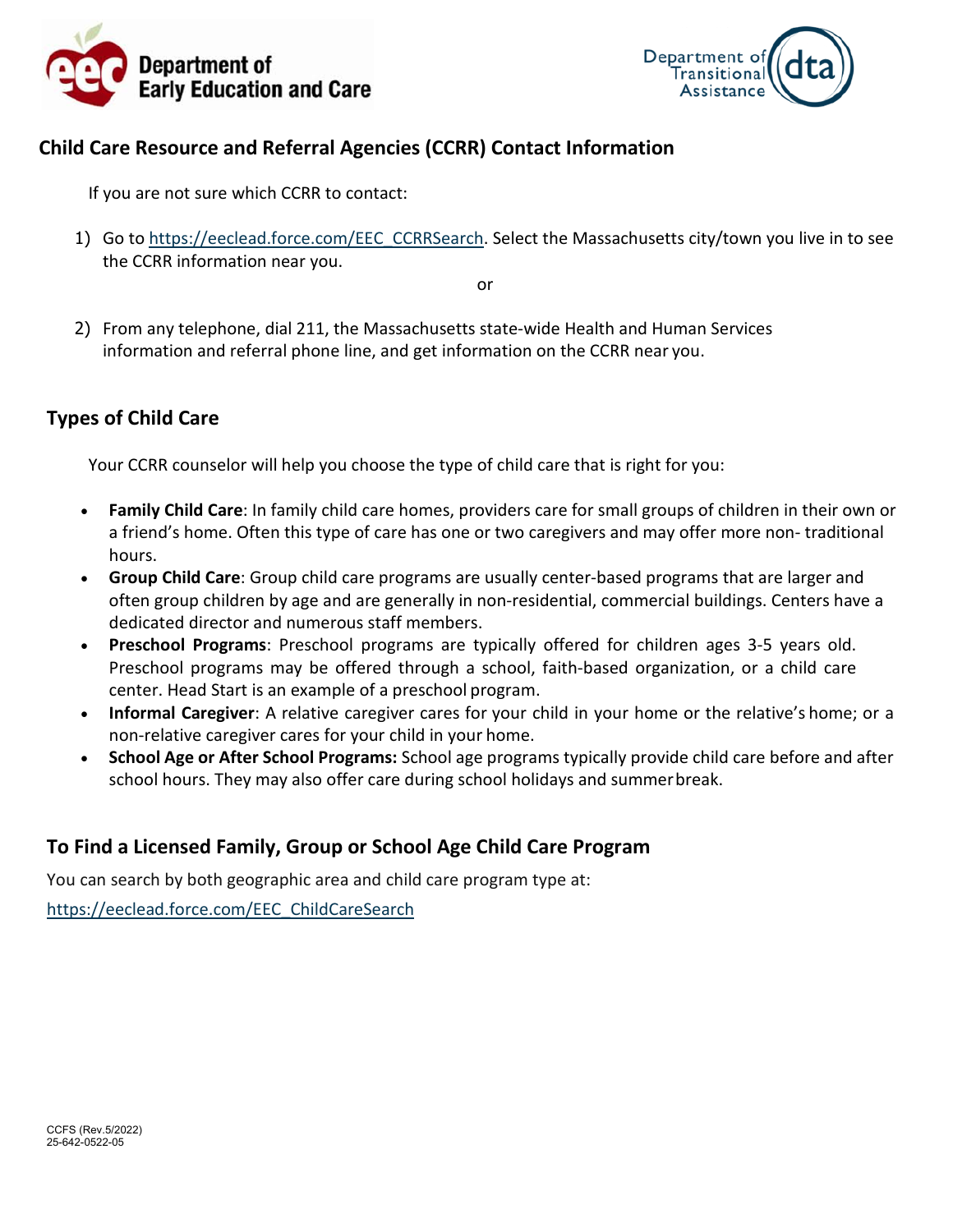

El Departamento de Asistencia Transicional (DTA) colabora con el Departamento de Cuido y Educación Temprana (EEC) y la Agencia para Referidos y Recursos de Cuido infantil (CCRR) para ayudar a las familias elegibles a encontrar, inscribirse y pagar servicios de cuido infantil.

#### **¿Quién es elegible?**

- Un cliente que recibe TAFDC que esté trabajando o se encuentre en una actividad aprobada de Pathways to Work puede recibir cuido infantil por al menos 12 meses.
- Un cliente que recibe TAFDC que deba cumplir con las normas del trabajo y esté explorando los programas de Pathways to Work o buscando trabajo puede recibir cuido infantil durante 3 meses para poder comenzar.
- Un cliente que recibe SNAP que esté en una actividad aprobada de SNAP Path to Work.
- Un cuidador familiar, recibiendo TAFDC para un niño(s), que este trabajando.
- Un cliente anterior de TAFDC, cuyo caso haya cerrado dentro de los últimos 12 meses y que ahora está trabajando o participando en educación o capacitación.

## **Cómo obtener un vale para el cuido infantil**

#### **1) El DTA hará lo siguiente:**

- proporcionará un referido a cuido infantil en función de su tipo de actividad y necesidad de cuido infantil
- enviará el referido a la CCRR diciendo que usted es elegible para un vale y que no tiene cuota de padres\*

#### **2) La CCRR emitirá su vale:**

- Una vez que el DTA emita el referido, comuníquese con la CCRR para programar una cita (consulte el reverso para buscar la CCRR cerca de usted).
- Debe seleccionar un programa que cubra las necesidades de su familia; indique a la CCRR si necesita ayuda para buscar cuido infantil antes de su cita.
- En la cita, debe proporcionar una identificación válida con foto.

pagado.

 **Importante:** Debe completar su autorización del cuido de los niños con el CCRR antes de

que el cuido infantil subvencionado sea

CCFS (S)(Rev.5/2022) 25-643-0522-05

# **tarifa de padres.**

**Si usted no es elegible para un referido de Cuido infantil del DTA, comuníquese con su CCRR local o llame al 211 para informarse sobre cómo solicitar asistencia para cuido infantil.**

## **Recordatorio importante**

Comuníquese DTA si hay cambios en:

- Actividad (por ej., transición de la escuela al trabajo o cambios de empleo);
- Salario; o
- El tamaño del núcleo familiar.

#### **Usted DEBE notificar a las CCRR cuando su caso del TAFDC se cierra.**

## **¿Qué sucede cuando se cierra mi caso de DTA?**

**No** será necesario renovar su vale de cuido infantil hasta que se venza, incluso después de que cierre su caso del TAFDC o SNAP.

Cuando su vale del TAFDC esté por vencer, la CCRR le notificará para programar una cita para renovar su vale. Usted seguirá siendo elegible si cumple con:

- Los requisitos de ingresos del EEC; y
- Los requisitos de actividades, como trabajo, capacitación, o escuela.

**\*Si ya no califica por un referido del DTA, es posible que le exijan pagar una**